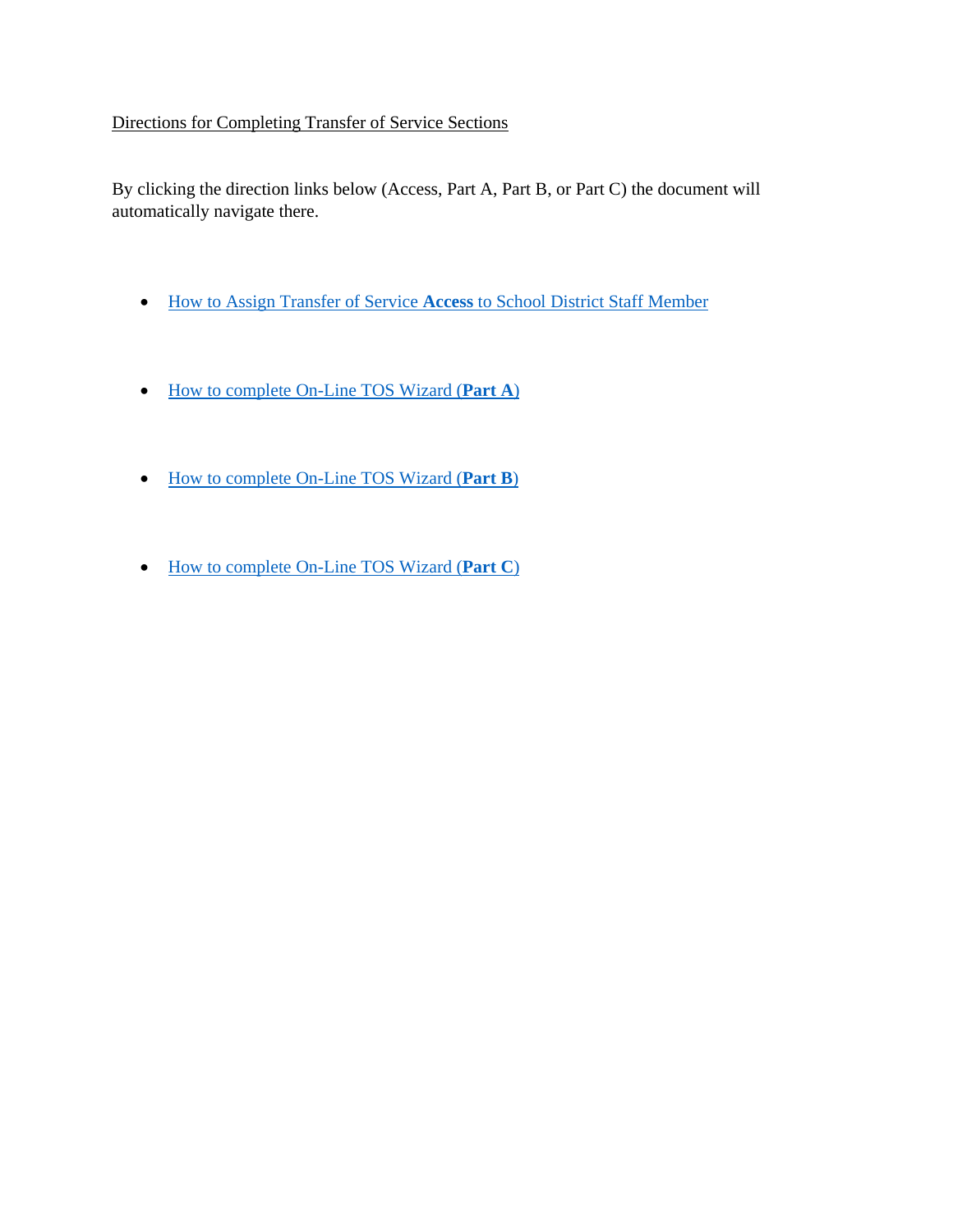## <span id="page-1-0"></span>**INSTRUCTIONS – [Assigning Transfer of Service Access](#page-1-0) to School District Staff Member**

The Transfer of Service Portal provides you with a practical process to submit the *[PI-5000 Transfer](https://sfs.dpi.wi.gov/TOS)  [of Service \(TOS\) on-line application](https://sfs.dpi.wi.gov/TOS)* related to your district.

The 2021-2022 Year TOS on-line application security will continue to be processed through the *[Application User Management](https://sms.dpi.wi.gov/AUM)* system. The district administrators already have some familiarity with it, as it is used for both *Open Enrollment* (OPAL) and *Homeschool Reporting* (HOMER) applications.

#### <span id="page-1-2"></span><span id="page-1-1"></span>**Authorizing Additional Users**

All school district administrators are authorized to access the *Transfer of Service-LEP* and *Transfer of Service-SPED* application by using the user ID and password they were issued through the Application User Management system. If any other district staff members are to have access to *Transfer of Service-LEP* and/or *Transfer of Service-SPED* applications, the district administrator must authorize them as users. *Transfer of Service-LEP* users are not automatically authorized to use *Transfer of Service-SPED*. Please inform administrators and other staff members of the names and contact information for district staff members that are authorized to use *Transfer of Service-LEP* and/or *Transfer of Service-SPED*.

To authorize additional users for *Transfer of Service-LEP* and *Transfer of Service-SPED*, the district administrator must:

- 1. Sign into the user administration page at: [https://sms.dpi.wi.gov/AUM.](https://sms.dpi.wi.gov/AUM) Only the district administrator's ID and password can access this site.
- 2. If the person you are authorizing DOES NOT appear in your main list, click **Add New User**. If the person does appear in your main list, see step 5 below.
- 3. Enter the information for the new user. To provide access to *Transfer of Service-LEP*, check "Transfer of Service – Limited English Proficiency'. To provide access to *Transfer of Service-SPED*, check 'Transfer of Service – Special Education'.

#### 4. Click **Save. This screen is the ONLY page with both the new user's ID and password. Print this page and give it to the PI-5000 user, who will need to keep it in a secure place. This is the only time their password will appear in writing. If it is forgotten, it must be reset**.

- 5. If the individual you are authorizing for *Transfer of Service-SPED* or *Transfer of Service-LEP*  already appears on your main list, click **Edit** to the right of that person's name. On the User Detail page, click on the appropriate Transfer of Service box to extend authority to the desired application click **Save**. The staff member will use the same user ID and password to access each of the applications approved by the district administrator.
- 6. To reset a password, the district administrator will need to sign into the user administration page and click **Edit** to the right of the person's name. Then click **Reset Password**. The **AUM** system will generate a new password for the specific end user. It is not possible for the district administrator to create a new password requested by the end user.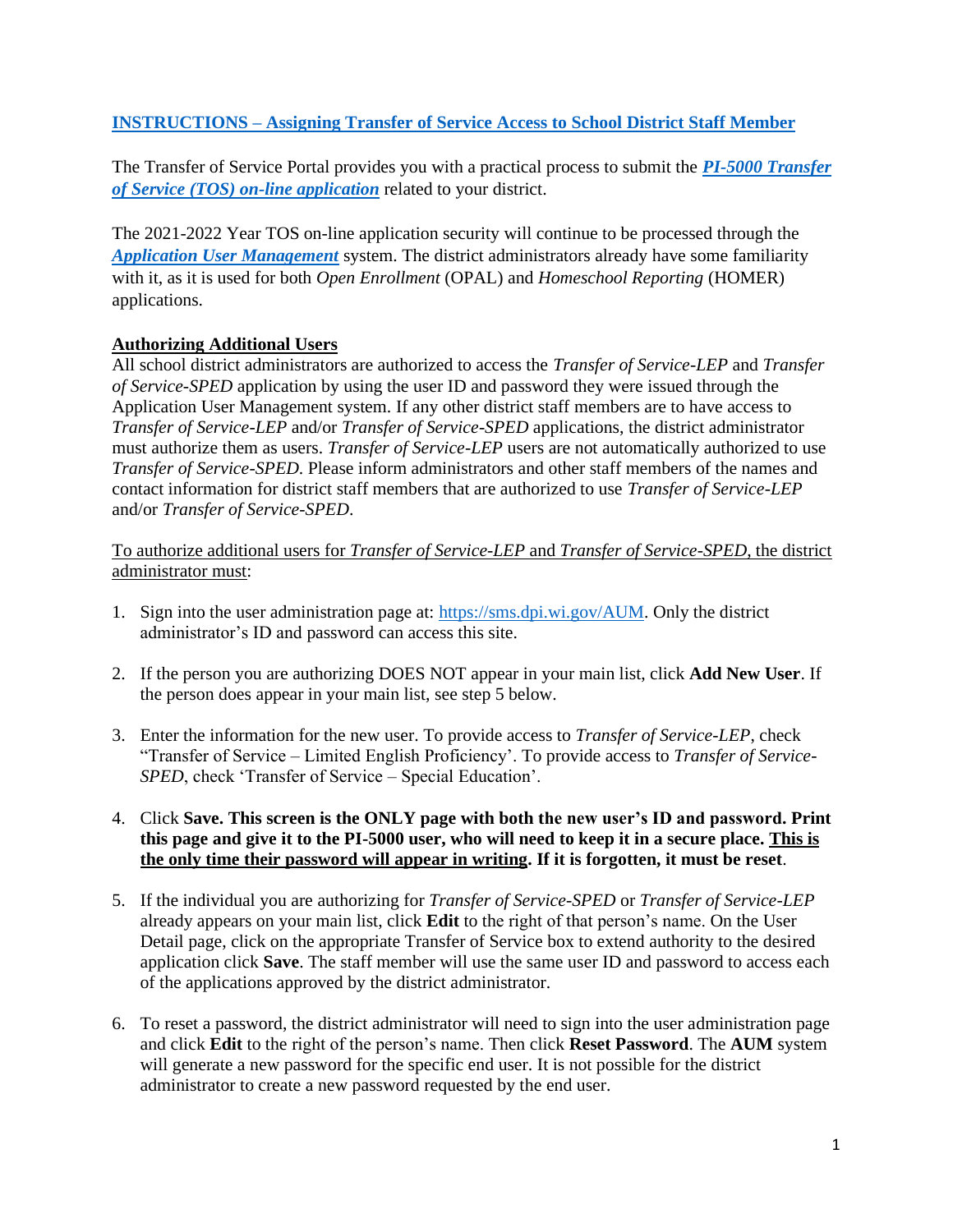7. It is important to update the PI-1500 District Contacts Report and under the "Report Access" tab, scroll to the bottom of the list and under the "Receive Info" column check the box so this individual will receive the emails sent by the PI-5000 Transfer of Service system.

# <span id="page-2-0"></span>**INSTRUCTIONS – [Using the On-Line TOS Wizard \(Part A\)](#page-2-0)**

The Transfer of Service Portal provides you with a practical process to submit the *[PI-5000 Transfer](https://sfs.dpi.wi.gov/TOS)  [of Service \(TOS\) on-line application](https://sfs.dpi.wi.gov/TOS)* related to your district.

If you do not have access to the TOS Portal, please follow the directions for *[Assigning Transfer of Service Access to School District Staff Member](#page-1-1)*

To access the TOS Portal, go to *[School Financial Services](https://dpi.wi.gov/sfs)* home page.

On the right-hand column, under Reporting Portals click **Transfer of Service** link.

- Click on the **[PI-5000 On-line Application](https://dpi.wi.gov/sfs/limits/exemptions/transfer-service)** near the top of the page.
- At this screen you will be asked to login using your ID and Password and click on the green **Login** button. *Please remember due to the identification of specific students, security is of high importance in this process.*
- This is the Status Summary screen.

**Status Summary** screen: A row of eight tabs are located just below the bar and the **Status** tab is white, while the others are green. In the left navigation bar you will find links to the same screens. This feature provides you with options when moving between screens. The system will have preset the **Fiscal Year** as it should reflect the school year in which the revenue limit calculation would be impacted.

If your district has not yet started the application process and no other district has yet made a request to you for verification of one of your former pupils, the information on this page will be very minimal.

- The center of the screen, below the **Fiscal Year**, you will find a chart that gives you a quick status report of any applications that have been filed in the fiscal year selected.
- On the right side of the chart you will see the four (4) steps in the TOS process. Additional information is available to you by clicking on the links provided or scrolling down the screen.

To start the process select the **Part A** tab and you will be taken to the **Part A Request: Master List** screen. On this screen you should check the **Fiscal Year** for accuracy.

- $\circ$  If you were granted authority by the district administrator to enter both the LEP and the SPED applications you will find to the right of the Fiscal Year are three filter buttons, the default is **Both LEP and SPED** so that you can see all the current requests.
- o By selecting either **SPED** or **LEP** button you see the applications already entered this school year in that respective area.
- o Below the green bar with several descriptors you will see a list of applications in process for the fiscal year.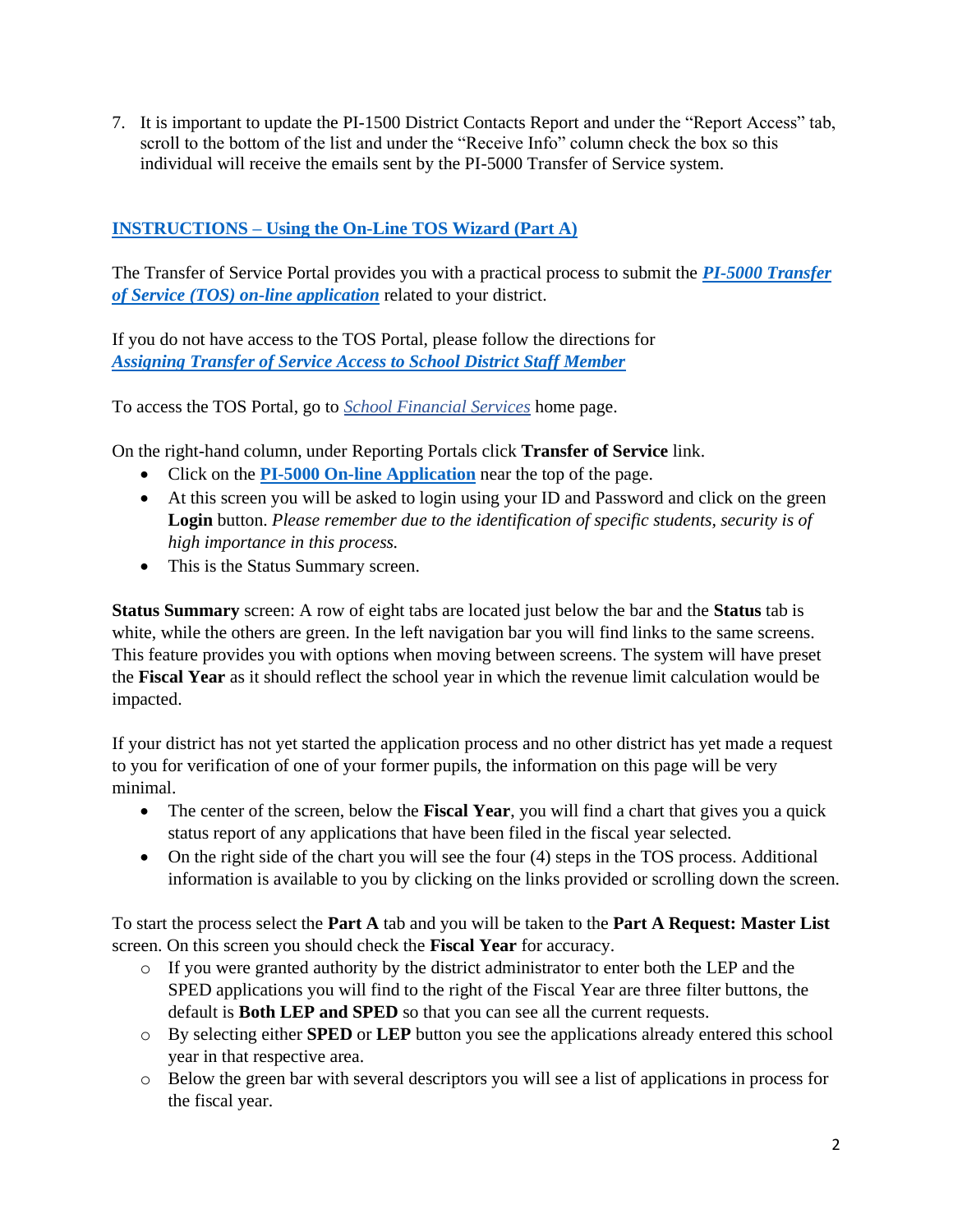- $\circ$  If any applications are listed, you will see symbols indicating the status of that record. Near the bottom this webpage is a **Key to Symbols** and these symbols will help you determine the status of each listed application.
- o To start an application you will select the appropriate gray button located in the center of the screen.
	- o **Add SPED Request**
	- o **Add LEP Request**
	- o If the student has service requirements in both SPED and LEP, you will need to enter information in each area from this screen.
- o Regardless of the type of request, you will need to provide specific information regarding the individual student.
- o After entering the student's personal data, the student's personal information will continue to populate at the top of the page on every screen. This feature is intended to minimize any incorrect data entries where multiple applications are to be submitted.
- o In addition to providing the student's personal data, there are several questions you are required to answer over the next series of screens. The answers you choose determine the questions that will follow. All required information must be provided or the application will not let you proceed and an indicator will appear on the webpage that there is data missing.
- o **Questions 1-3** are at the bottom of this screen and the district is required to answer either **Yes** or **No** to each question.

A few things to note before getting started:

- o Use your mouse to advance to the different entry fields when entering the student's personal data. The tab key does not always work correctly in this application.
- o The application will automatically default to standard capitalization of student's name. If standard capitalization is not applicable for the student you are entering, you should check the box with the following statement: *use unique capitalization as shown above (otherwise standard capitalization will be applied)*. This check box is located under the Grade field.
- o As you navigate throughout the application, clicking the **Next** button will *save* data you entered. If you enter information and then select the **Back** button your data will not be saved. You may go back and make changes to saved data at any point before the application due date.
- o **Question 4: Where did the student transfer from?** There are two parts to this; identifying the type of organization they came from (i.e. Wisconsin school district) and then identifying the exact organization by name (i.e. Milwaukee Public Schools). Choose one per student.
	- o A. From another Wisconsin public school district
		- Use the drop-down list to select the district.
		- NOTE: Enter the school district where the student was a resident in the previous school year. Check the student records your district received to determine the Wisconsin school district where the student lived. A student who was Open Enrolled out will have student records from a different school district; however for the transfer of service process, enter the school district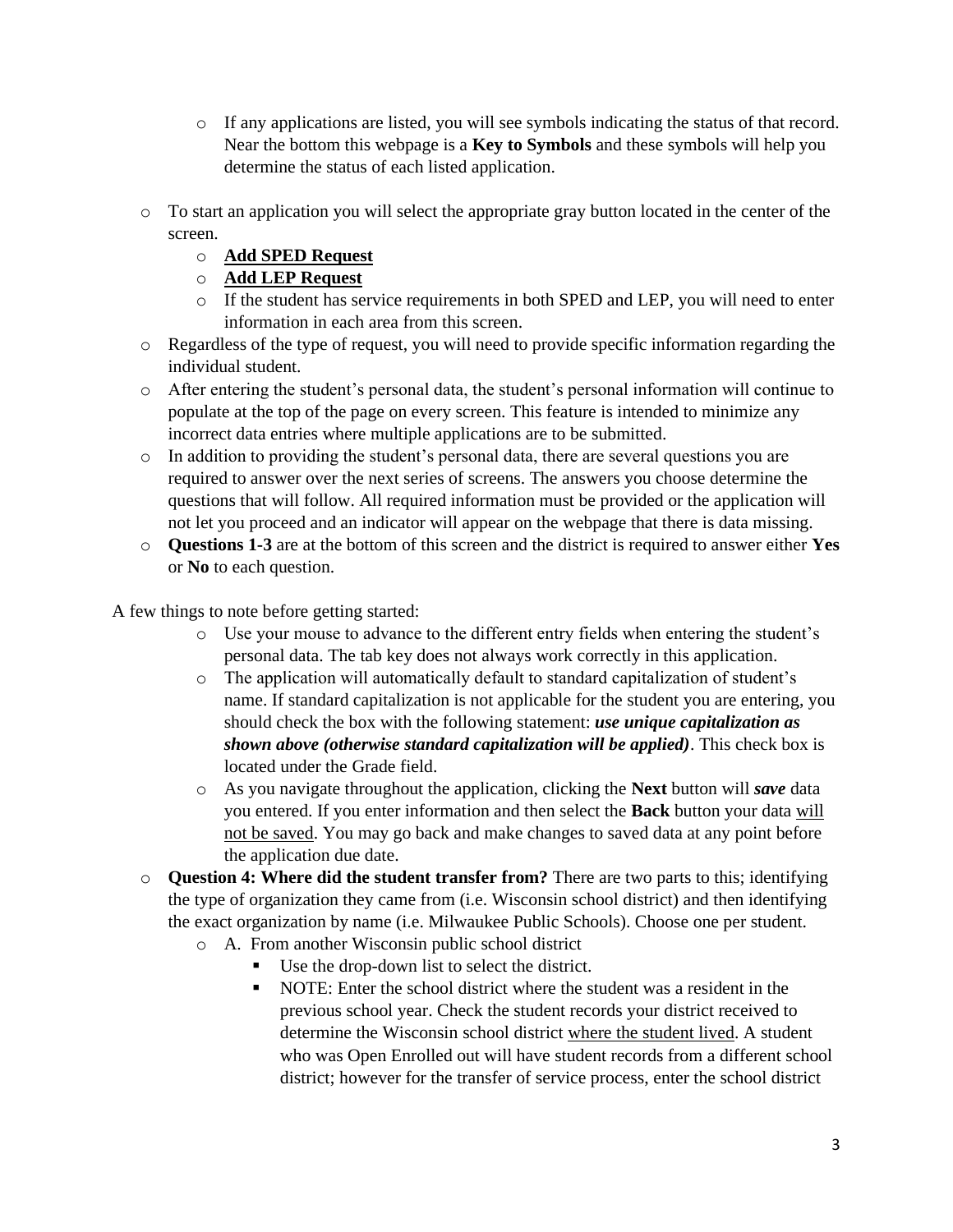where the student lived in the previous year even though they may or may not have been the district that served the student.

- o B. From a school operated by a governmental unit in another state
	- Use the drop-down list to select the state.
- o C. From a school operated by a governmental unit in another country
	- Use the drop-down list to select the country.
	- If you do not see the appropriate country, please contact a SFS Consultant.
- o D. From a county Birth-to-3 Program
	- Use the drop box to select the Wisconsin County.
- o E. From a Wisconsin-County Assigned
	- Use this option if the for a student who had been placed in a facilities run by the State of Wisconsin.
- o Click **Next** button to continue to question 5.
- o **Question 5: What date did this student enroll in your district?** You will have two options for entering the date.
	- o Enter the number numerically (mm/dd/yyyy) or use the calendar button.
	- $\circ$  Please note that a date range is provided from June 1<sup>st</sup> of the previous year through September  $20<sup>th</sup>$  of the current year. It is not logical to enter a date into the future.
	- o Click **Next** button to continue to question 6.
- o **Question 6: The transfer request must be for a child that came to your district with a previously identified disability, as defined in s.115.76(5)(a) and (b) Wis. Stats. Please check all that apply:**
	- o The SPED application will have 11 check boxes, each a separate defined disability, are provided**.**
	- o The LEP application will have a **Yes** or **No** question be answered.
	- o Click **Next** button to continue to question 7.

## o **Question 7: Did this transfer cause your district to incur new costs in the Fiscal Year Listed above?**

- o Select either **Yes** or **No**.
- o Click **Next** button to continue to next screen.
- o **Question 8** is collecting financial information and supporting statements. The information provided here should support your answer to question 6.
	- o Take a few minutes and review the dot points in this section.
	- o Use the **Tab** key on your computer or your **mouse** to advance to the next entry point.
	- o **Two separate dialog boxes** are provided to allow the district to provide additional information that will support the application.
	- o After all of the values have been entered, use your mouse click **Calculate Totals** in the lower left-hand corner of the screen.
		- Please note that the application will automatically calculate **Part J. Amount of Categorical Aid**.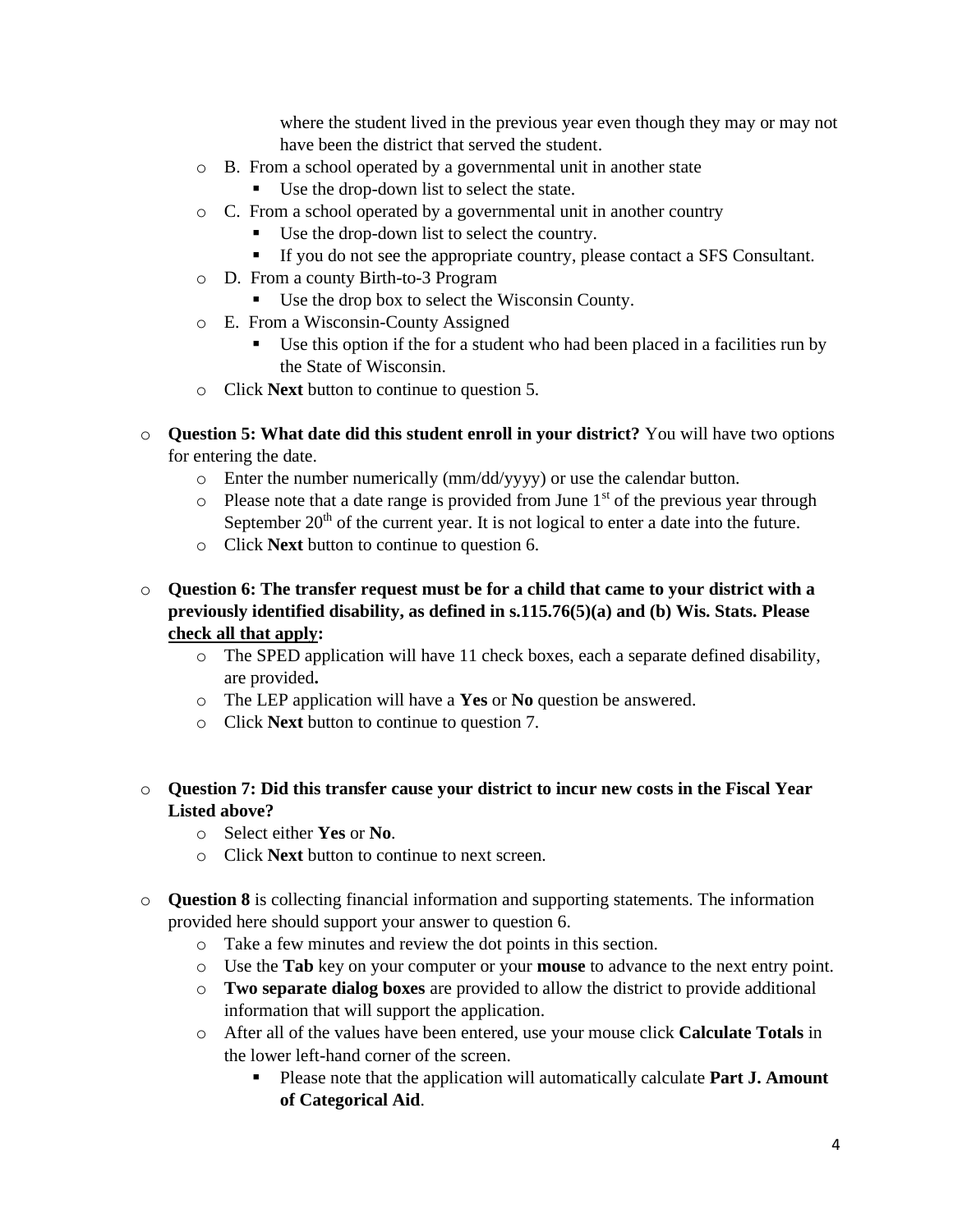- Click **Next** button to continue to next screen.
- o **Please review the following summary, and answer the certification question below.** Contains a series of statements regarding this TOS application. When the selection is made, please certify the information entered is true to the best of your knowledge.
	- o Select either **Yes** or **No**.
- o **You should receive confirmation: Part A of the transfer of service request for this student has been completed.**
	- o The top half of the screen includes this statement and the contact information of who received this notice. **Note: an email is only sent the first time you certify this student's request.**
	- o **Next Steps** give you two choices.
		- **Back** to the pervious screen.
		- **Go to Part A Master List** from this screen you could start a second application. *Remember a student who is Both LEP and SPED will require a separate second application.*

At this point, unless you have other students to enter or are prepared to start Part C of the Transfer of Service application you can logout. You should receive an email when the Wisconsin school district completes Part B; however it is also recommended that someone from your district check the **PI-5000** Transfer of Service Portal on a regular basis to monitor if the **Part B** has been completed by the respective Wisconsin school district.

## <span id="page-5-0"></span>**INSTRUCTIONS – [Using the On-Line TOS Wizard \(Part B\)](#page-5-0)**

Your district received an email with notification that another Wisconsin school district had completed a Transfer of Service Part A and indicated the student transferred from your school district. The Transfer of Service Portal provides you with a practical process to respond to the *[PI-](https://sfs.dpi.wi.gov/TOS)[5000 Transfer of Service \(TOS\) on-line application](https://sfs.dpi.wi.gov/TOS)* related to your district.

If you do not have access to the TOS Portal, please follow the directions for *[Assigning Transfer of Service Access to School District Staff Member](#page-1-2)*

To access the TOS Portal, go to *[School Financial Services](https://dpi.wi.gov/sfs)* home page.

On the right-hand column, under Reporting Portals click **Transfer of Service** link.

- Click on the **[PI-5000 On-line Application](https://dpi.wi.gov/sfs/limits/exemptions/transfer-service)** near the top of the page.
- At this screen you will be asked to login using your ID and Password and click on the green **Login** button. *Please remember due to the identification of specific students, security is of high importance in this process.*
- This is the Status Summary screen.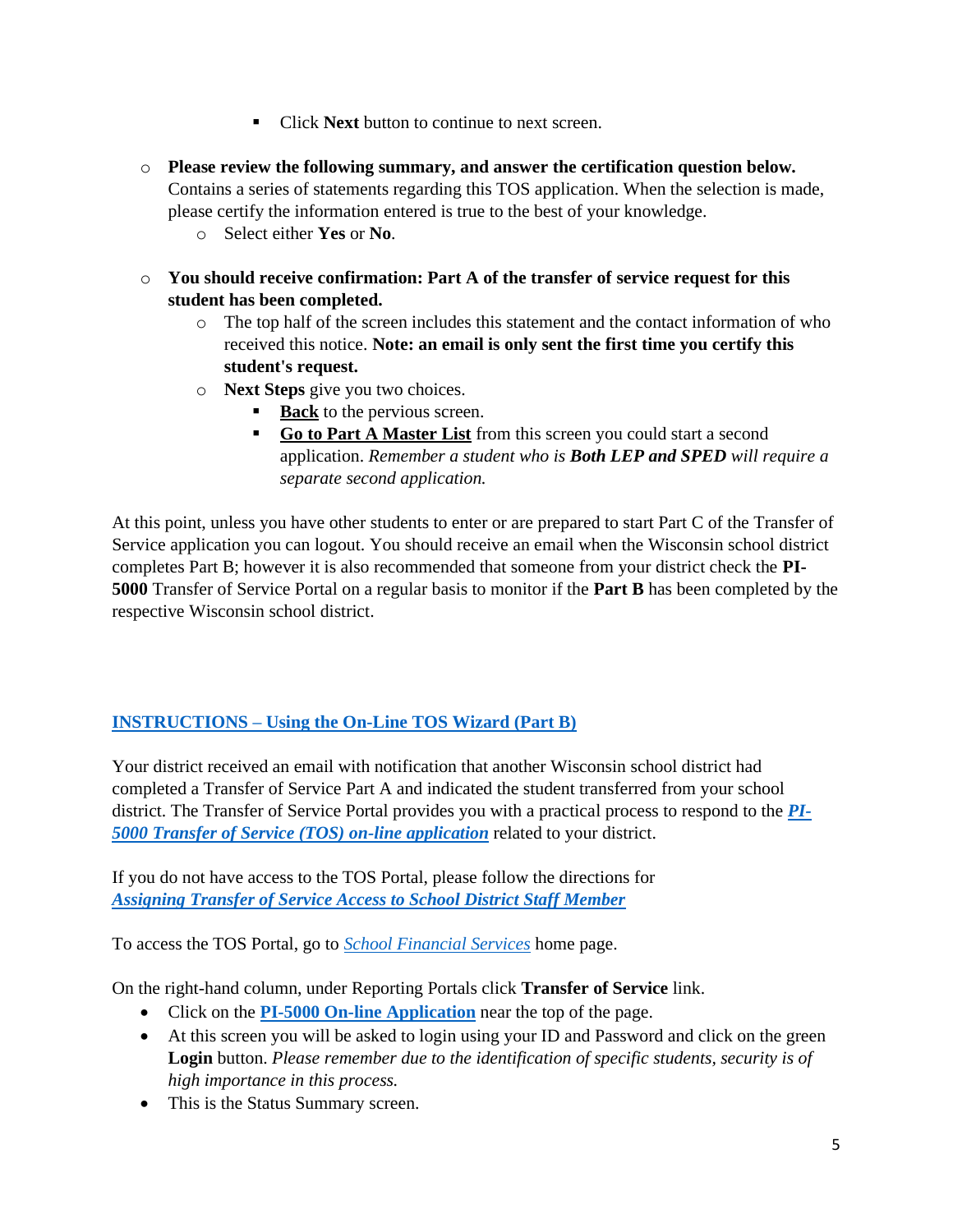**Status Summary** screen: A row of eight tabs are located just below the bar and the **Status** tab is white, while the others are green. In the left navigation bar you will find links to the same screens. This feature provides you with options when moving between screens. The system will have preset the **Fiscal Year** as it should reflect the school year in which the revenue limit calculation would be impacted.

As shared earlier, if your district has received an email notification regarding a Transfer of Service application submitted by another Wisconsin school district this document is designed to guide you through **Part B** of the process.

- The center of the screen, below the **Fiscal Year**, you will find a chart that gives you a quick status report of any applications that have been filed in the fiscal year selected.
- In the last line of the chart you see  $\triangle$  and the following statement: "Who's Waiting For **Me to Finish a Part B**"
- On the right side of the chart you will see the four (4) steps in the TOS process. Additional information is available to you by clicking on the links provided or scrolling down the screen.

To start the process select the **Part B** tab and you will be taken to the **Part B Requests from Other Districts** screen. On this screen you should check the **Fiscal Year** for accuracy.

- o The bottom half of the screen will provide you with a list of the current applications and each one with this symbol  $\Box$  under **Status** needs your attention. The  $\lor$  symbol indicates that **Part B** has been completed.
- $\circ$  Please use the **Edit** to the right of the  $\bullet$  symbol to proceed.
- o You will be asked a series of questions over the next several screens. The answers you choose determine the questions that will follow. If the **Next** button is selected and not all of the required information has been provided, the application will not proceed.
- o Contact [Roselynn Bittorf](mailto:roselynn.bittorf@dpi.wi.gov) or [DPIFIN](mailto:DPIFIN@dpi.wi.gov) if you have any questions as you work through this process.
- o **Question 1: Is verifying if this student was ever enrolled in your school district.** Note later question 3 will ask for the date the student withdrew. There are four possible answers, please read each option carefully before making your selection.
	- o A. The student was a resident of our school district and attended a school or program in our school district.
		- If you choose option A and click **Next** button, you will advance to the next screen and question 2.
	- o B. The student was a resident of our school district but attended a different school district under an open enrollment option or a tuition agreement.
		- If you choose option B and click **Next** button, you will advance to the next screen and question 2.
	- o C. The student may or may not have been a resident of our district, but *was not enrolled in our school district AND our district was not responsible for their tuition payment to another district*.
		- If you choose option C and click **Next** button, your work on **Part B** is now complete and the next screen will confirm this status.
	- o D. The student was a non-resident attending a school or program in our district under an open enrollment option or tuition agreement.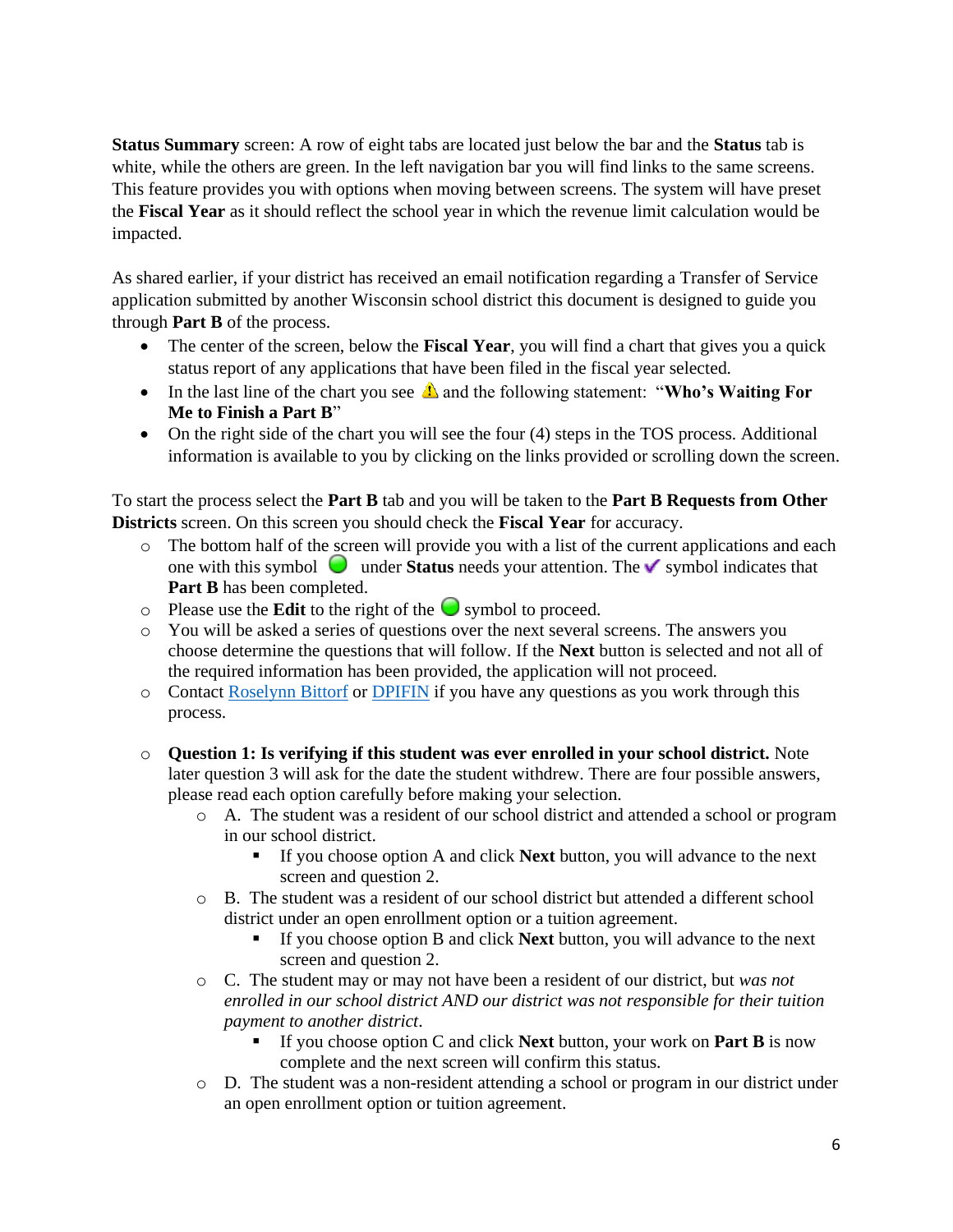- If you choose option D you are asked to identify the district **the student lived in (i.e. what school district did the student open enroll from)**.
- Click **Next** button; your work on **Part B** is now complete and the next screen will confirm this status.
- o **Question 2: Is confirming the status of the student's residency.** There are three possible answers, please read each option carefully before making your selection.
	- o A. The student is no longer a resident of our school district.
		- If you choose option A and click **Next** button, you will advance to Question 3 on the next screen will need to provide a date for when the student withdrew.
	- o B. There is no B option to select.
	- o C. The student is in the process of moving out of our district.
		- If you choose option C and click **Next** button, you will advance to Question 3 on the next screen will need to provide an estimated date for when the student plans to withdraw.
	- o D. The student was a resident AND continues to be our resident.
		- If you choose option D the student is still with your district and your district retains fiscal responsibility.
- o **Question 3: What date did they withdraw from your district?** This screen recaps your answers from questions 1 and 2 and related information on this screen.
	- o Enter the number numerically (mm/dd/yyyy) or use the calendar button and click **Next** button to advance to the next question.
		- The application requires a date to be entered.
	- o It is possible this student withdrew over the summer before the current school year began and your answer needs to reflect that information.
		- For example June 8, 2020 would be appropriate for a TOS request made for the 2021-2022 school year.
- o **Question 4:**
	- o **(SPED)**: **Prior to \_\_/\_\_/\_\_\_ (the withdrawal date you reported), did the student have an IEP developed (it might be implemented or was schedule to start in the future) or was in place due to the disabilities listed above?**
		- o Your choice of answers: **Yes** or **No**, then click **Next** button.
		- o Selecting **No** and **Next** will end Part B.
	- o **(LEP) Prior to --/--/---- (the withdrawal date you reported), was the student identified with a Limited English Proficient (LEP) classification of 1 through 5 per Wis. Stat. sec 115.955(7)?**
		- o Your choice of answers: **Yes** or **No**, then click **Next** button.
		- o Selecting **No** and **Next** will end Part B.

#### o **Question 5**: **Did your district reduce its costs as a result of this transfer?**

- o Your choice of answers: **Yes** or **No**, then click **Next** button.
	- Selecting **Yes** will take you to question 6 for financial information.
	- Selecting **No** will take you to summary of your responses and a certification question.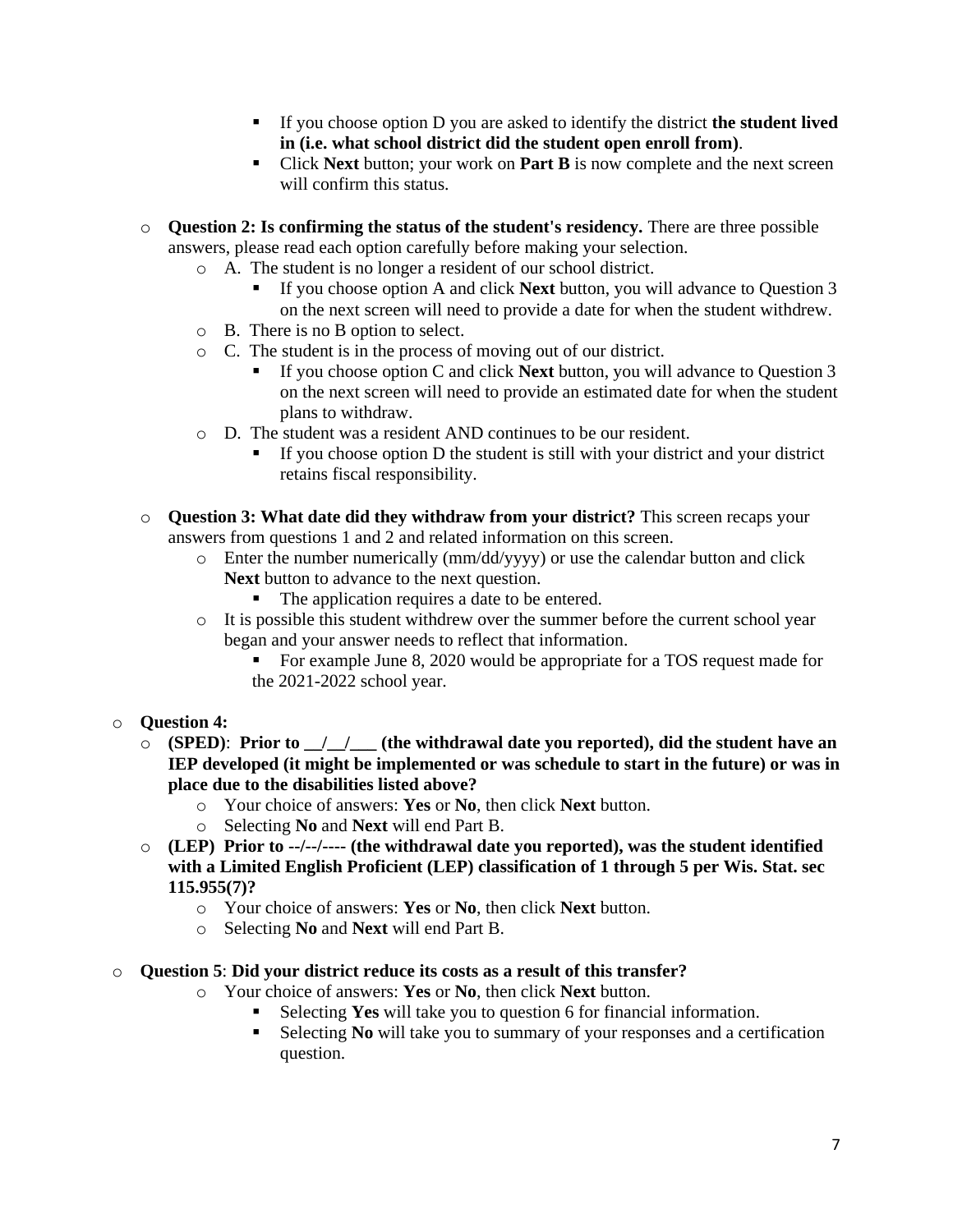- o **Question 6** is collecting financial information and supporting statements. The information provided here should support your answer to question 5.
	- o Use the **mouse** to advance to the next entry point.
	- o **A dialog box** is provided to allow the district to provide additional information that will support **Other Savings – Specify**.
	- o After all of the values have been entered click **Calculate Totals** in the lower lefthand corner of the screen.
	- o Note: A school board that transfers responsibility for providing a service under this subdivision shall provide the state superintendent with an estimate of the reduction in cost attributable to the transfer, even if that estimate is zero [\(Wis. Stat. § 121.91\(4\)\(a\)3](http://docs.legis.wisconsin.gov/statutes/statutes/121/VII/91/4/a)). *This reduction in costs will have no impact on the district's revenue limit calculations.*
	- o **Please review the following summary, and answer the certification question below.** Contains a series of statements regarding this TOS application. When the selection is made, please certify the information entered is true to the best of your knowledge. o Select either **Yes** or **No**.
	- o It is important to note: "A school board that transfers responsibility for providing a service under this subdivision shall provide the state superintendent with an estimate of the reduction in cost attributable to the transfer, even if that estimate is zero." (Wis. Stat.  $\S 121.91(4)(a)3$ ) *This reduction in costs will have no impact on the district's revenue limit calculations.*

#### o **You should receive confirmation: Part B of the transfer of service request for this student has been completed. No further action is needed on your part for this student.**

- o By selecting the **Go to Part B Master List** button you return to one of the earlier screens and now the  $\bullet$  symbol under **Status** has been replaced by the  $\bullet$  symbol indicates that **Part B** for this application has been completed.
- o At this point the Transfer of Service application Part B has been submitted. You may wish to print this screen for your records.

# <span id="page-8-0"></span>**INSTRUCTIONS – [Using the On-Line TOS Wizard \(Part C\)](#page-8-0)**

Your district submitted **Part A** of one or more applications in the recent days and you are now waiting for the other Wisconsin school district to complete **Part B** for each application. Your district received an email with notification that another Wisconsin school district had completed *Transfer of Service Part B* in response to the TOS Part A your district entered in the Portal. It is also recommended that someone from your district check the **PI-5000** Transfer of Service Portal on a regular basis to monitor if the **Part B** has been completed by the respective Wisconsin school district.

To access the TOS Portal, go to *[School Financial Services](https://dpi.wi.gov/sfs)* home page.

On the right-hand column, under Reporting Portals click **Transfer of Service** link.

- Click on the **PI-5000 On-line Application** near the top of the page.
- At this screen you will be asked to login using your ID and Password and click on the green **Login** button. *Please remember due to the identification of specific students, security is of high importance in this process.*
- This is the Status Summary screen.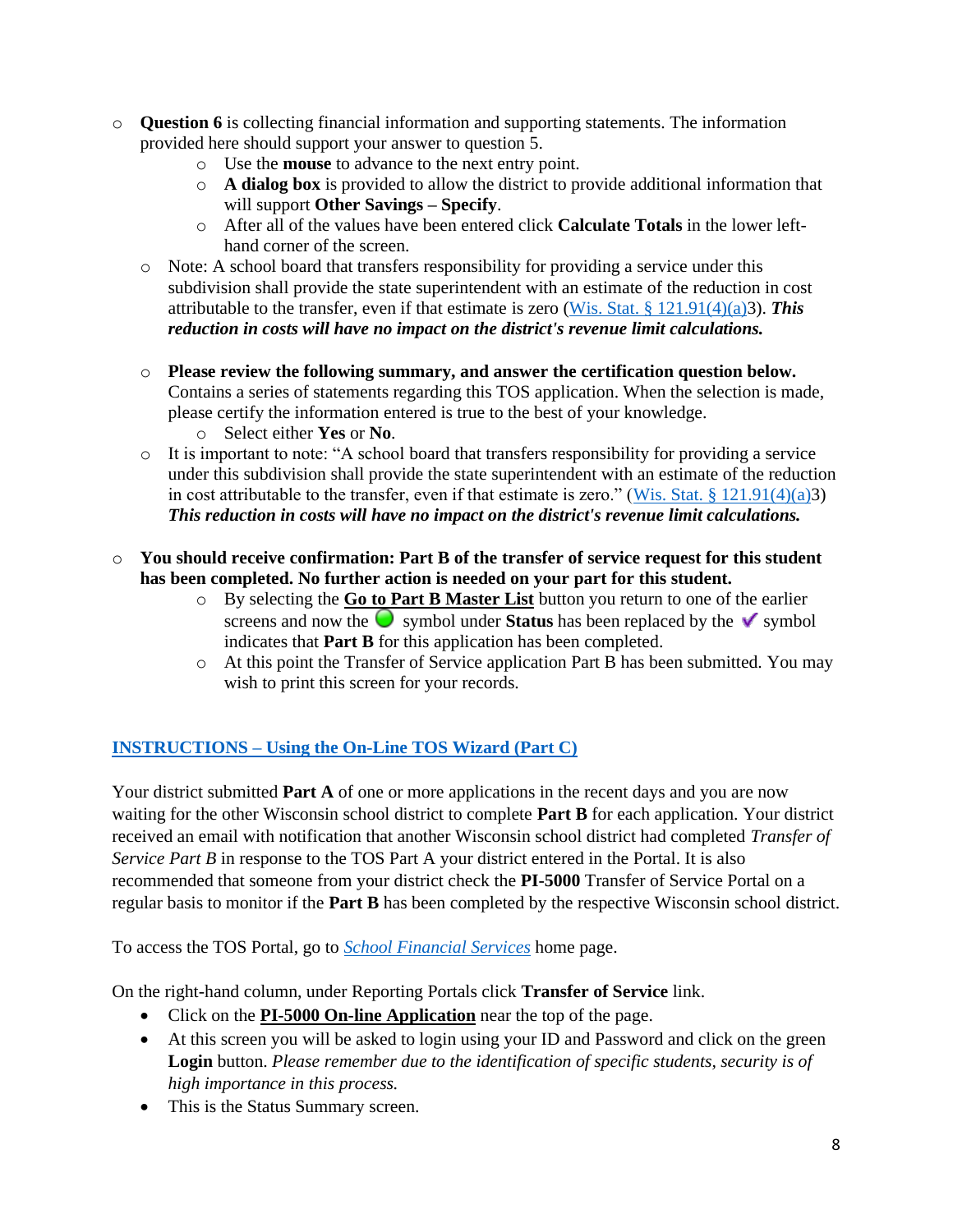**Status Summary** screen: A row of eight tabs are located just below the bar and the **Status** tab is white, while the others are green. In the left navigation bar you will find links to the same screens. This feature provides you with options when moving between screens. The system will have preset the **Fiscal Year** as it should reflect the school year in which the revenue limit calculation would be impacted.

Review the following:

- The center of the screen, below the **Fiscal Year**, you will find a chart that give you a quick status report of any applications that have been filed in the fiscal year selected.
- Verify the other districts have completed Part B.
- Verify if any other districts *denied* Part B. If so, contact [Roselynn Bittorf](mailto:roselynn.bittorf@dpi.wi.gov) or [DPIFIN](mailto:DPIFIN@dpi.wi.gov) if you have questions.
- If your Part B requests have been approved, it is time to complete Part C.

To start the process select the **Part C Submit to DPI** tab and you will be taken to the **Part C: Submit Transfer of Service Request to DPI** screen. On this screen you should check the **Fiscal Year** for accuracy, it should be the year the revenue limit calculation will be impacted.

- o Verify again that the other districts have completed Part B by checking the right two columns; Incomplete Part A and Incomplete Part B. These columns should be "0" if all parts are completed.
- o Please select appropriate green tab in the center of the screen; Part C SPED or Part C LEP. If you have students entered in both SPED and LEP, you will need to complete Part C for each one.
- o After your selection has been made, take a few minutes and review the dot points in this section.

The next step is completing the financial table.

- o In the **Sum of Part A** column is the total of all claims, under this tab, that have been completed to this point.
	- o The values under **Sum of Part A** column do not indicate the final transfer amount being requested.
	- o If you agree with the values under Sum of Part A, you will need to enter the values in the **New Costs** column to match those values.
	- o The values entered by the district under the **New Costs** will be the actual transfer amount being requested by the school district.
	- $\circ$  If you believe a different total should be submitted, you may enter it in the same manner. If totals have changed between Part A and Part C, we suggest the district provides a narrative in the text box at the bottom of the screen to further explain reason for the change. *The SFS team reserves the right to request justification for the difference between the "Sum of Part A" and "New Cost" values entered by the school district.*
- o The district should also complete the **New FTE** column for each line with a cost indicated.
- o After completing these steps, click on the "Save and Submit" button under the narrative box.